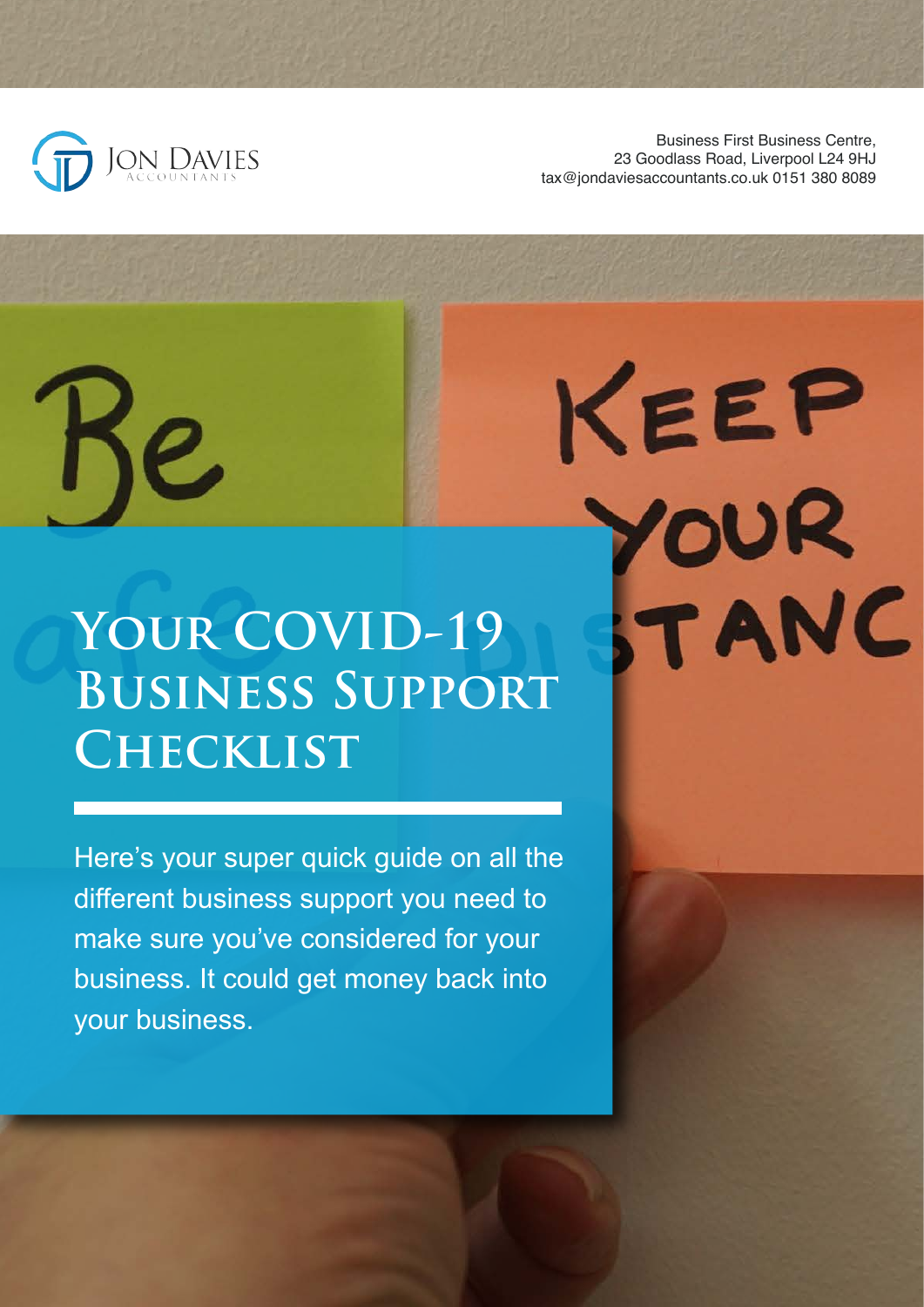# **FURLOUGH SCHEME**

If your business is currently impacted by the pandemic, you can put some or all your employees on furlough and claim 80% of their salary for the time when they don't work.

A weekly or monthly claim must be made via the business government gateway account. The scheme will run until 30th April 2021.

In December 2020, there were 9.9m jobs furloughed with 1.2m employers making claims, costing £46.4bn.

**T**

**T**

**T**

## **GRANTS**

#### **RETAIL, LEISURE & HOSPITALITY**

For retail, leisure and hospitality businesses, a one-off grant of £4-9k can be claimed per property.

You can apply for the grant via your local authority. It is expected to cover businesses who are closed until February 2021 half term.

The grant is expected to benefit more than 600,000 business properties, worth £4bn.

**DISCRETIONARY SUPPORT FUND**

For businesses falling outside of other available grant schemes, further grants (worth £594m) could be an option.

You can apply for the grants via your local authority, it is to be applied on a discretionary basis.

#### **DISCRETIONARY SUPPORT FUND**

Due to the restrictions imposed on your business, the property size you occupy and the industry you work in, you may have already accessed grant schemes from Local Authorities.

#### **BUSINESS RATES RELIEF**

Depending on the sector you work in; you may have received some relief against your business rates until 31st March 2021.

## **GOVERNMENT BACKED LOANS**

#### **BOUNCE BACK LOAN SCHEME (BBLS)**

Businesses can access up to £50k finance, interest free for the first 12 months & 100% Government guaranteed. You can top this up if you haven't already accessed the maximum level. This is a very real loan with consequences which should be fully considered before applying or topping up. We would not recommended it, if you are considering paying some of the loan funds to yourself due to the unexpected tax charges and compliance issues!

You should contact your bank to find out if they are offering this scheme or if you need to top up your loan before it ends on 31st March 2021.

**T**

More than 1.43 million loans have been issued since they first launched last May.

#### **CORONAVIRUS BUSINESS INTERRUPTION LOAN SCHEME (CBILS) & CORONAVIRUS INTERRUPTION LOAN SCHEME (CLBILS)**

Small and medium sized businesses can access up to £5m in finance via Government loan schemes.

You should contact your bank to find out if they are offering this scheme before it ends on 31st March 2021.



The government will buy short-term debt from large companies under this scheme allowing large businesses to boost their short term cashflow.

As of October 2020, £30bn worth of support has been facilitated to large businesses.

You should apply via Gov.uk before it ends on 31st March 2021.

CLOSED

OPEN

TAX<br>**IMPLICATION** 

**T**

As of November 2020, over £18.46 billion in lending was approved by this scheme for SMEs.